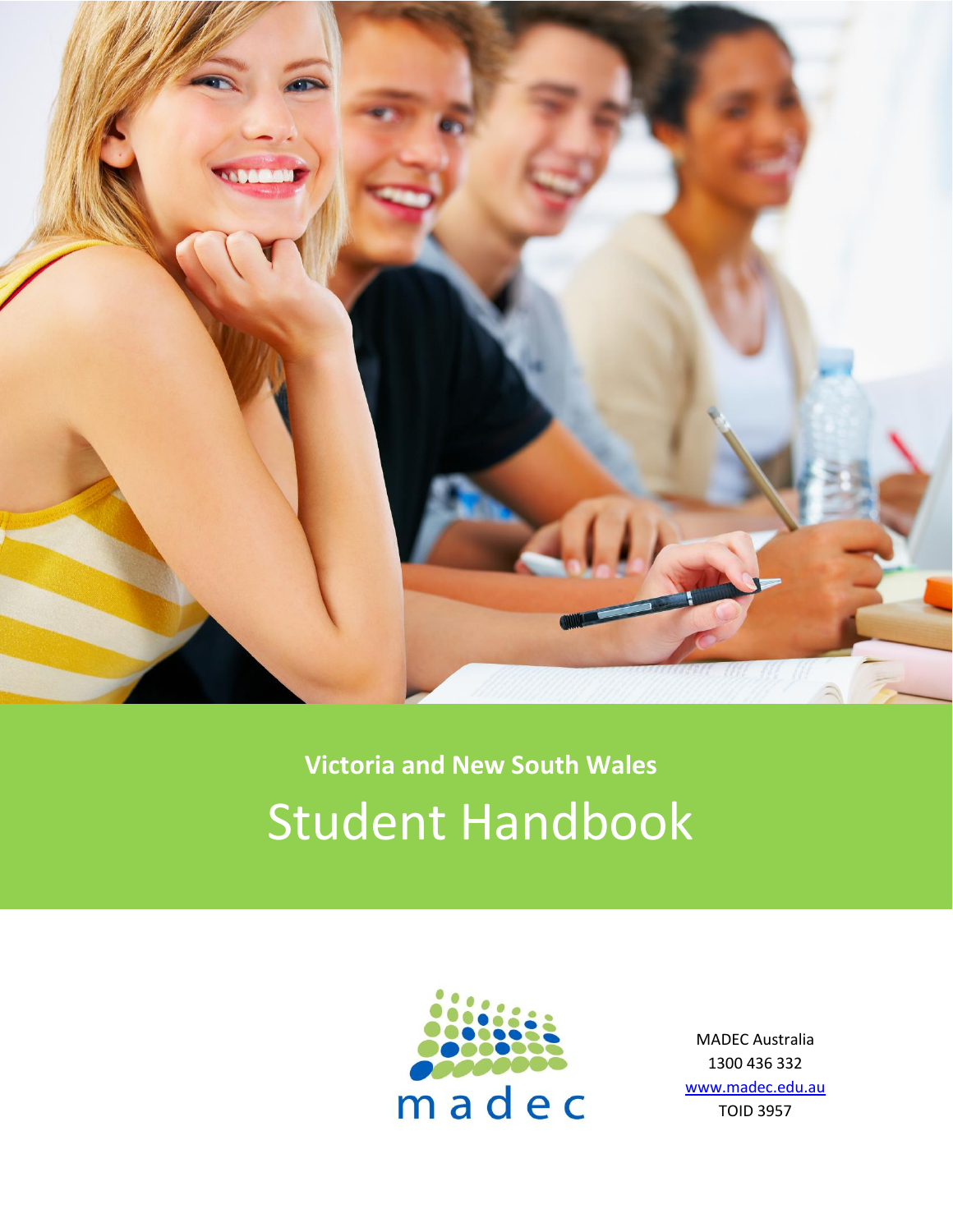## **Contents**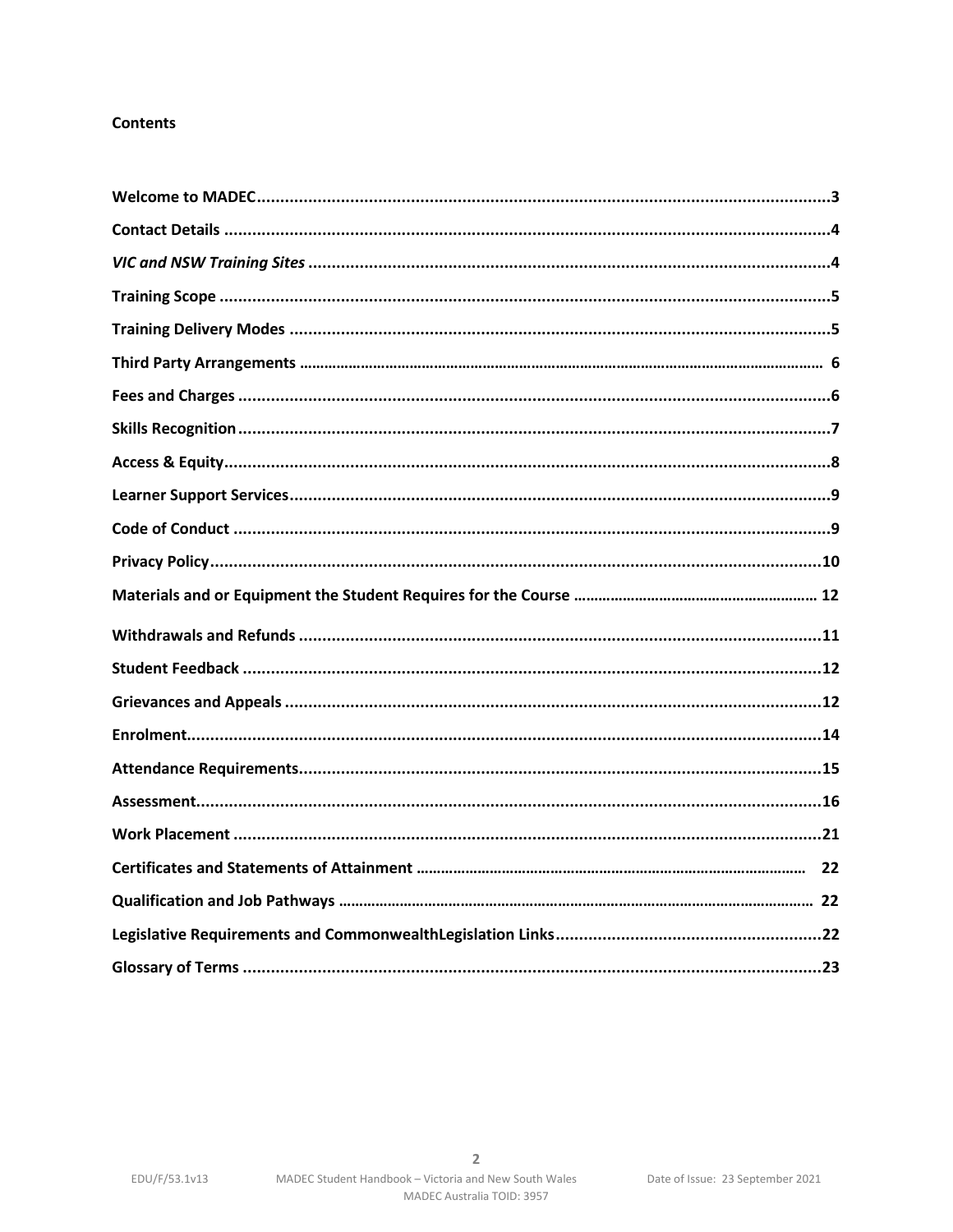# <span id="page-2-0"></span>**Welcome to MADEC**

MADEC (MADEC Australia) delivers National and State Accredited Training Programs as well as nonaccredited training programs. MADEC is flexible in its program delivery, conducting full-time, part-time training, on campus, off campus, and 'on the job' (traineeship) delivery in selected qualifications. MADEC also offers a variety of courses online.

MADEC is focused on creating learning pathways that lead to employment outcomes.

We offer a range of workshops, short courses, skill sets and nationally recognised qualifications throughout Victoria and New South Wales in our regional locations.

Our broad scope and connection with industry give us the expertise in relation to the job market and employment opportunities available in each region.

Through our consultation with industry we ensure our training content is current and in line with industry needs and expectations.

MADEC staff are available to speak with you in relation to the career opportunities available to you and can assist you in planning your training needs towards your future.

#### **Our Mission**

'MADEC develops and delivers innovative and responsive education training and employment solutions'

#### **Our Vision**

'Stronger Communities'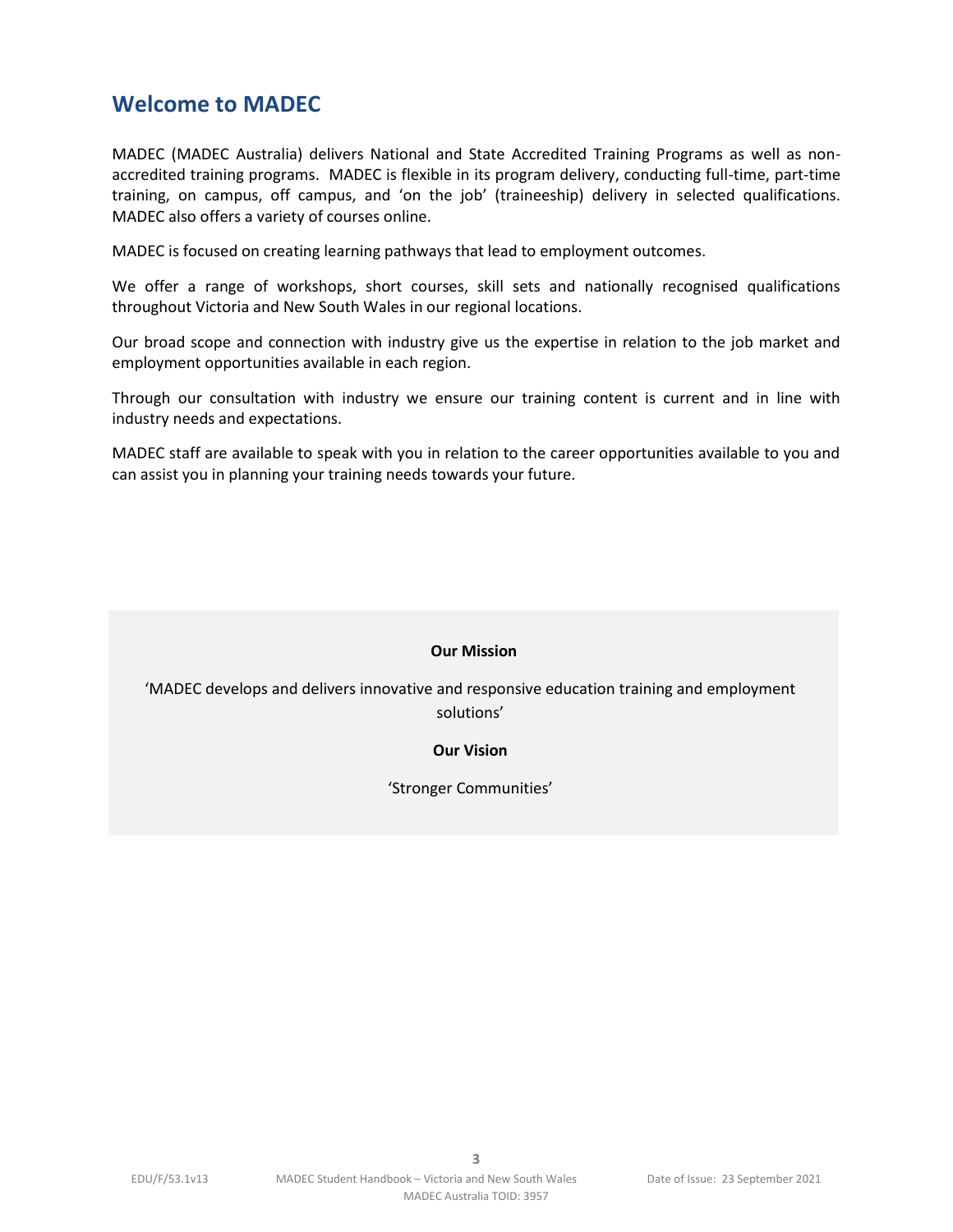# <span id="page-3-0"></span>**Contact Details**

# <span id="page-3-1"></span>*Victorian and New South Wales MADEC Sites*

<span id="page-3-2"></span>

| Website    | www.madec.edu.au                                 |                |                                 |
|------------|--------------------------------------------------|----------------|---------------------------------|
| Email      | training@madec.edu.au                            |                |                                 |
| VIC Phone  | (03) 5023 7233<br><b>NSW Phone</b>               | (02) 6058 5900 |                                 |
|            |                                                  |                |                                 |
| Mildura    | (03) 5023 7233                                   | Warracknabeal  | $(03)$ 5382 8900                |
|            | 133-137<br>Madden<br>Ave                         |                | Cox<br>$\mathcal{P}$<br>Street, |
|            | Mildura VIC 3500                                 |                | Warracknabeal VIC 3393          |
| Horsham    | (03) 5382 8900                                   | Swan Hill      | (03) 5033 0025                  |
|            | 50<br>McLachlan<br>St,                           |                | 186-188 Beveridge Street,       |
|            | Horsham VIC 3400                                 |                | Swan Hill VIC 3585              |
| Ararat     | (03) 5352 8400                                   | Robinvale      | (03) 5051 8080                  |
|            | 135<br>Street,<br>Barkly                         |                | 68-72<br>Herbert<br>Street,     |
|            | Ararat VIC 3377                                  |                | Robinvale VIC 3549              |
| Stawell    | 03) 5358 6100                                    | Kerang         | (03) 5452 1766                  |
|            | 150<br>Main<br>Street,                           |                | 71<br>Victoria<br>Street,       |
|            | Stawell VIC 3380                                 |                | Kerang VIC 3579                 |
| Shepparton | (03) 5829 3600                                   | Wangaratta     | $(03)$ 5722 6000                |
|            | Suites 1 & 4, 461 Wyndham Street,                |                | Faithfull<br>42<br>Street,      |
|            | Shepparton VIC 3630                              |                | Wangaratta VIC 3677             |
| Benella    | (03) 5764 7200                                   | Seymour        | (03) 5792 5200                  |
|            | <b>Bridge</b><br>54-58<br><b>Street</b><br>East, |                | Shop 2, 30 Wallis Street,       |
|            | Benalla VIC 3672                                 |                | Seymour VIC 3660                |
| Yarrawonga | $(03)$ 5743 9800                                 | Echuca         | (03) 5480 8100                  |
|            | Shop 5, 106-108 Belmore Street,                  |                | 193<br>Annesley<br>St,          |
|            | Yarrawonga VIC 3730                              |                | Echuca VIC 3564                 |
| Albury     | (02) 6058 5900                                   |                |                                 |
|            | 539-541 Kiewa Street                             |                |                                 |
|            | Albury, NSW 2640                                 |                |                                 |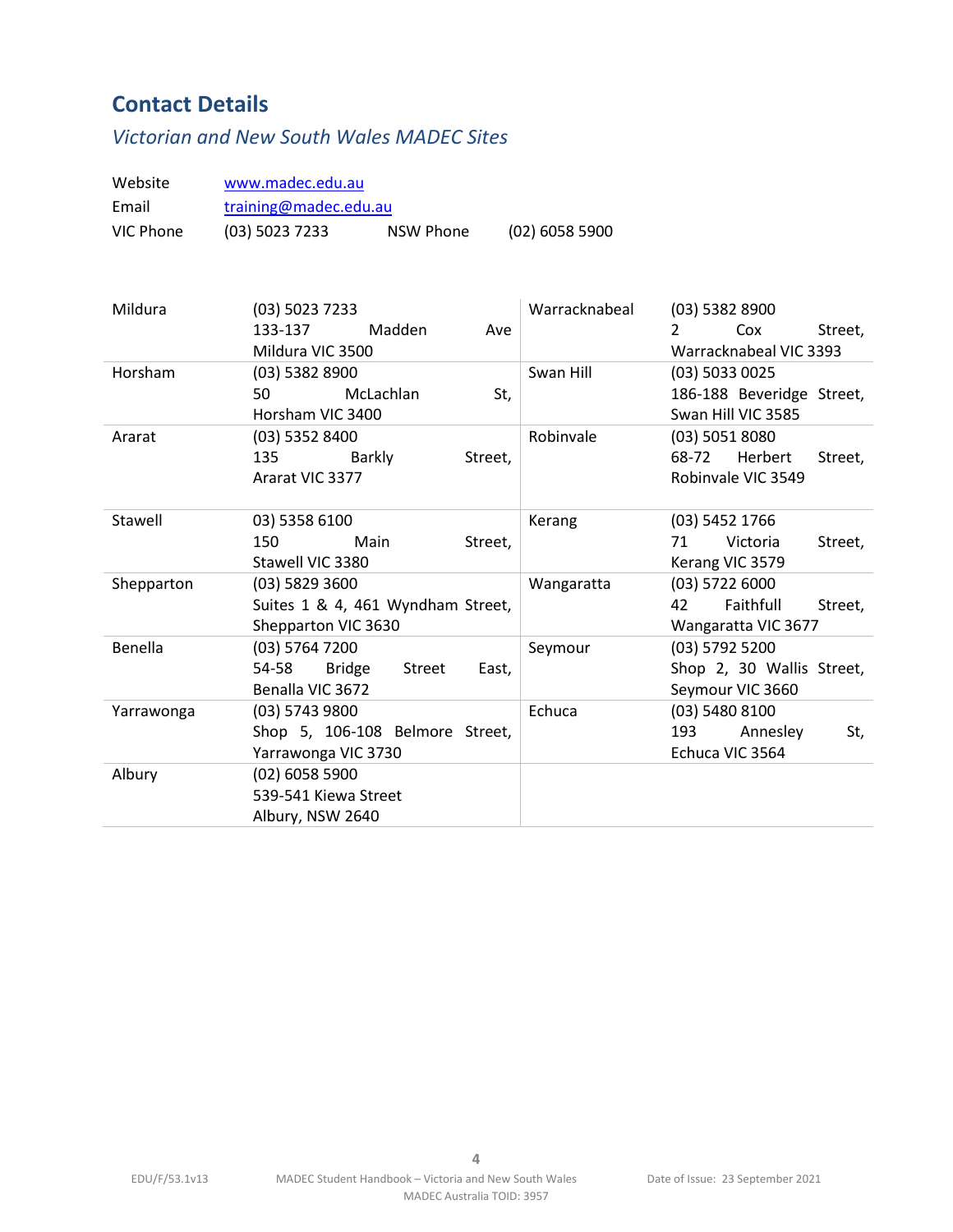# **Training Scope**

MADEC offer a number of workshops, short courses, skill sets and nationally recognised qualifications in the following areas.

- Administration
- Aged Care
- Business
- Cleaning Operations
- Individual Support (Ageing)
- Disability
- Early Childhood Education and Care
- First Aid
- Foundation Skills (Bridging)
- Home and Community Care
- **Education Support (Teacher Aide)**
- **Hospitality**
- **Retail**
- **White Card**

#### <span id="page-4-0"></span>**Training Delivery Modes**

MADEC offer a number of flexible delivery options.

#### ▪ **Classroom Based**

Training is delivered face-to-face in a classroom setting. Support is available in class and via phone and email in-between class/training sessions.

▪ **External**

Students are provided with hardcopy or electronic learning and assessment material. Support is available via phone and email. Students are also invited to attend face-to-face workshop/study sessions/regular progress check appointments to ask questions and go through learning and assessment activities.

▪ **Online**

Students are provided with an online login to access their learning and assessment material. Support is available via phone and email.

▪ **Traineeships**

Students are provided with hardcopy or electronic learning and assessment material. Support is provided by the students employer/mentor/supervisor however MADEC also provides phone and email support. Students receive workplace visits from their trainer to observe learning, on the job skills and assessment activities.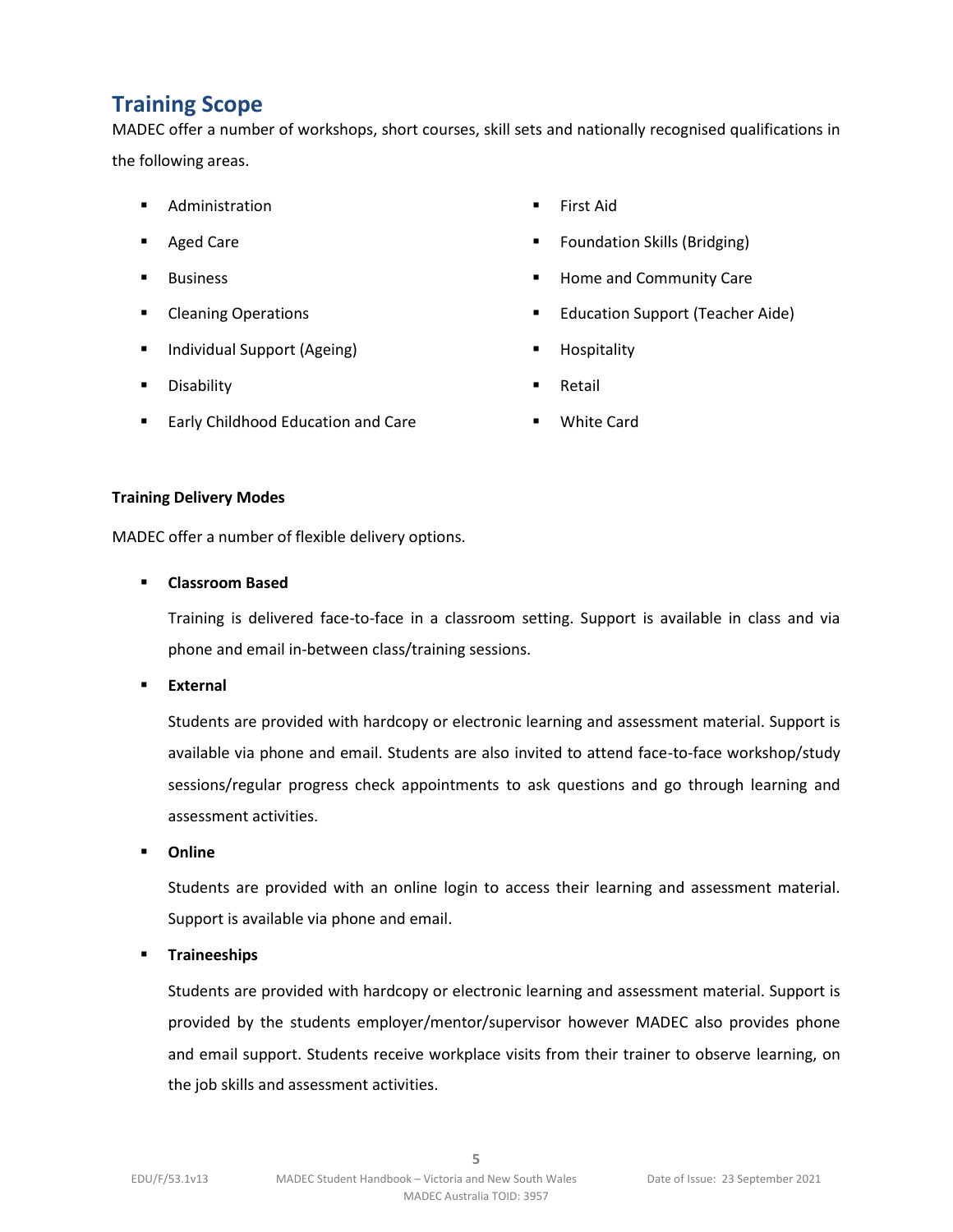While the majority of the programs we deliver have a range of delivery options available not all delivery options are available for all programs, please speak with your MADEC Training Advisor for more information.

## <span id="page-5-0"></span>**Fees and Charges**

MADEC is committed to providing students access to training services that are competitive and at a reasonable cost. MADEC sets and collects fees and charges for its services and facilities, including concessions and financial support (please refer to MADEC's Fee Exemption Procedure) to eligible students in accordance with relevant regulatory, contractual and business requirements.

## ▪ **Payment Options**

MADEC accepts payments via cash, cheque, EFTPOS, or Authority to Invoice. Payment of fees or an approved application for a payment plan must be completed prior to commencement of training.

MADEC is committed to supporting students by providing equitable access to training opportunities by offering a Direct Debit Payment Plan Agreement or a Centrepay Payment Plan Agreement prior to the commencement of training.

## ▪ **Government Subsidised Place**

All students are assessed at the time of enrolment to determine eligibility for a Government subsidised place. Those students that do meet the eligibility criteria for Government subsidised training will be enrolled under a fee arrangement.

## ▪ **Concessions**

If you meet the eligibility criteria and hold a current healthcare card or pension card, you may be eligible to receive a fee concession.

<span id="page-5-1"></span>*For more information refer to MADEC's Fees and Charges Procedure available on the MADEC website.* [MADEC Student Resources](https://www.madec.edu.au/education-training/student-info-resources-2/)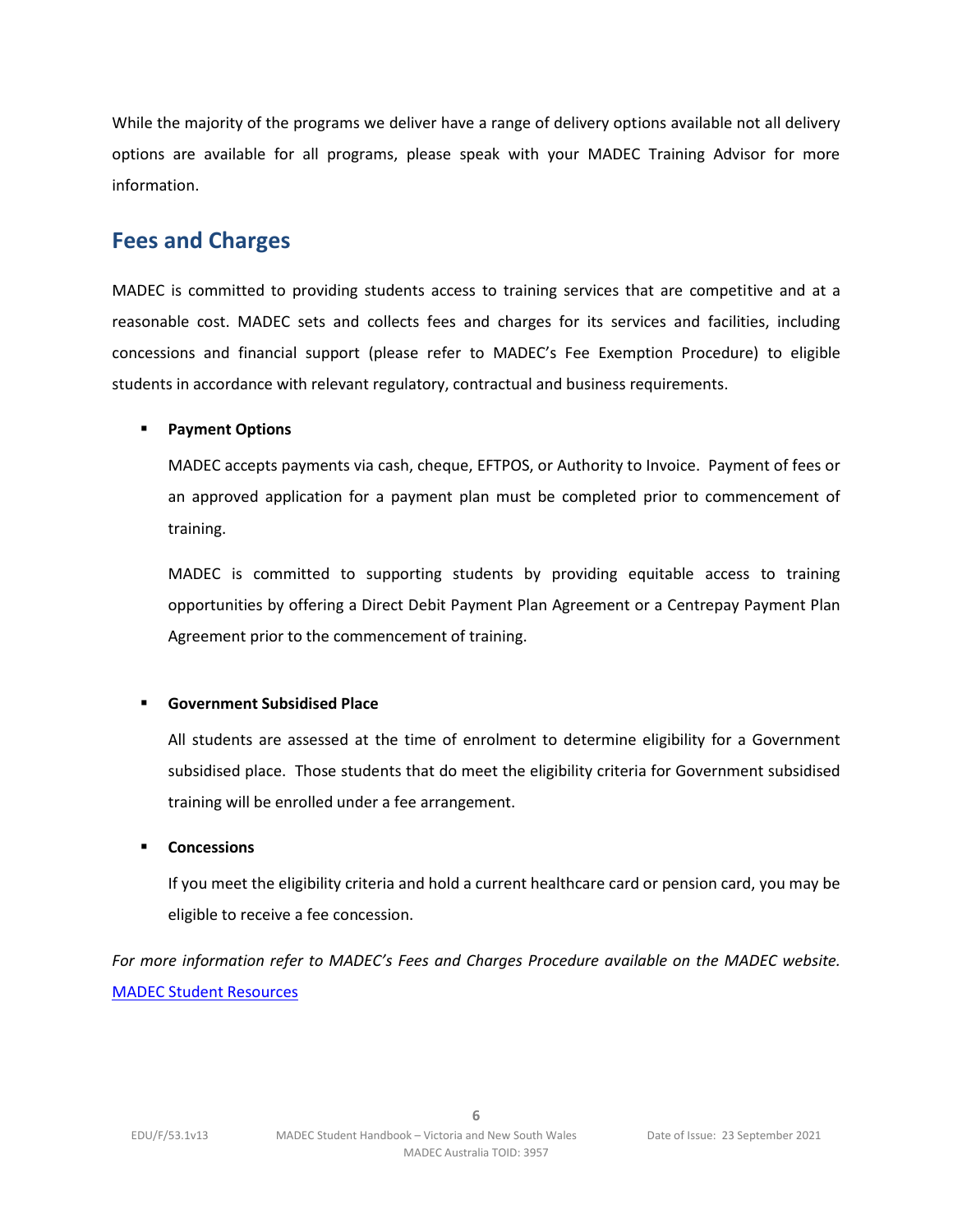#### **Skills Recognition**

NCVER defines Skills Recognition as:

*'The recognition, acknowledgement or verification of skills and qualifications by educational institutions, professional bodies, employers, registration authorities and other organisations.'*

It is the process by which people can gain entry to, or credit in, recognised courses based on competencies gained through experience in the workplace in voluntary work, social or domestic activities or through informal or formal training. It includes Recognition of Prior Learning (RPL) and Recognition of Current Competencies (RCC).

## **Recognition of Prior Learning (RPL)**

Recognition of Prior Learning is the process of formally recognising a prospective student's skills, knowledge and experience gained through working and learning against the requirements of a unit of competency.

To apply for RPL you must provide evidence of your experience to support your claim.

Please note it is not possible to award part units as RPL.

## ▪ **Recognition of Current Competence (RCC)**

Recognition of Current Competence applies if a client has successfully completed the requirements for a unit of competency or module previously, and is now required to be reassessed to ensure that the competence is being maintained.

#### ▪ **Credit Transfer**

Credit Transfer is formal recognition of modules/units completed at another training organisation. Credit transfers are essentially administrative processes. These are not formal enrolments in the normal sense, because they involve neither delivery nor assessment of the student's knowledge.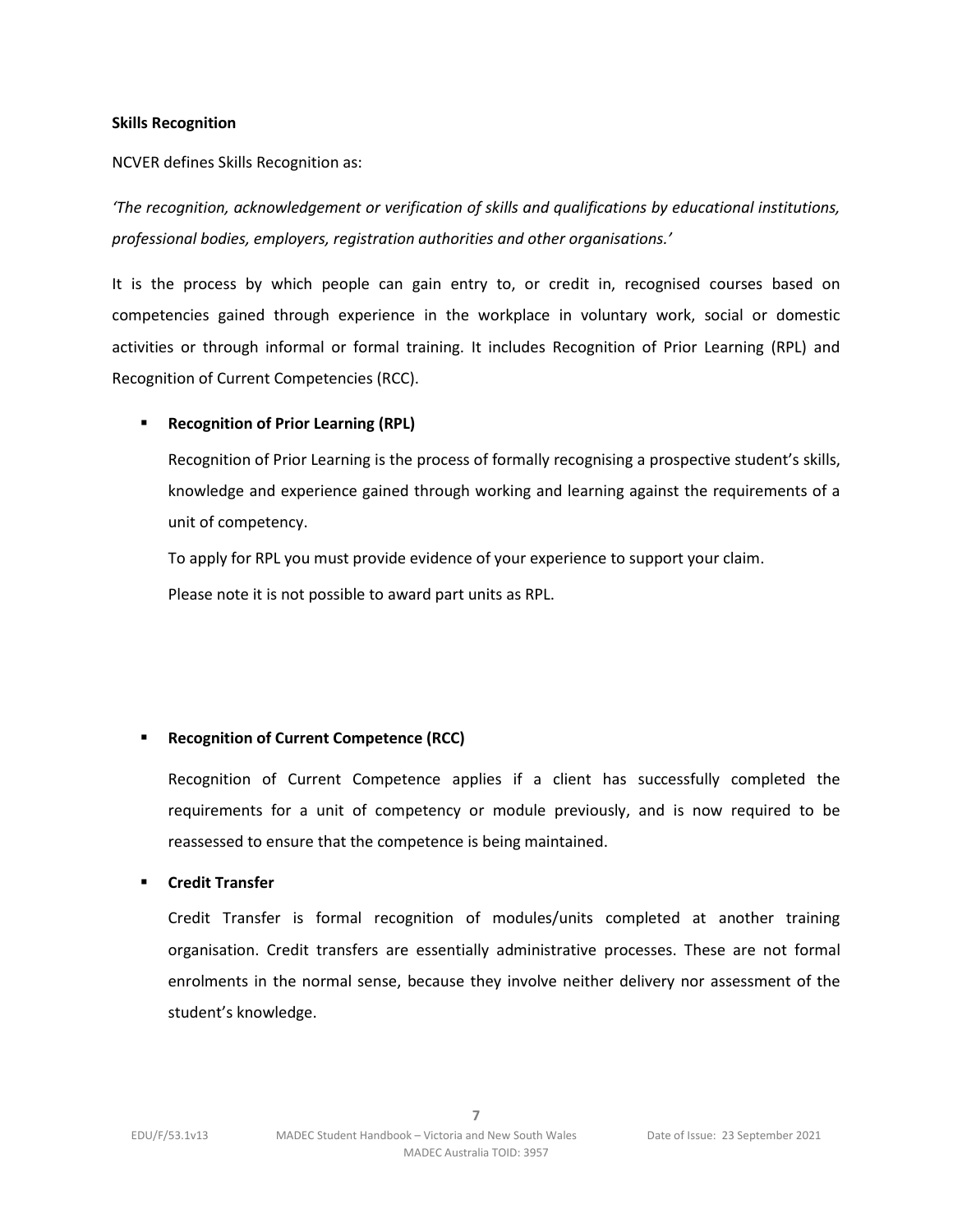MADEC recognises only formal documentation such as qualification testamurs, Statements of Results and/or Statements of Attainment. All documents must either be originals or a certified copy of the original document.

*If you believe you may be eligible for Skills Recognition or Credit Transfer please ask your trainer for a MADEC RPL Guide and for more information refer to MADEC's Skills Recognition Procedure available on the MADEC website.* [MADEC Student Resources](https://www.madec.edu.au/education-training/student-info-resources-2/)

# <span id="page-7-0"></span>**Access & Equity**

MADEC believes that all students have the right to study in a positive environment which values diversity and protect people from any form of discrimination or harassment.

We ensure that all students have the opportunity to fully participate in learning and skills development and in particular aim to:

- Incorporate access and equity principles and practices in key processes that affect the outcomes for students;
- Achieve equitable access for all current and potential students regardless of disability, race, socio-economic status, gender, language, ethnicity, geographic isolation, sexuality, work commitments and family responsibilities;
- **■** Increase the participation of people who are under-represented in vocational education, training;
- **EXED Increase participation in decision-making processes by people from under-represented groups**
- **Encourage positive outcomes for students by giving them enabling skills to participate** successfully in their training; and
- **■** Develop quality support services that enhance clients and students chances to achieve positive outcomes

*For more information please refer to MADEC's Access and Equity procedure available on the MADEC website.* [MADEC Student Resources](https://www.madec.edu.au/education-training/student-info-resources-2/)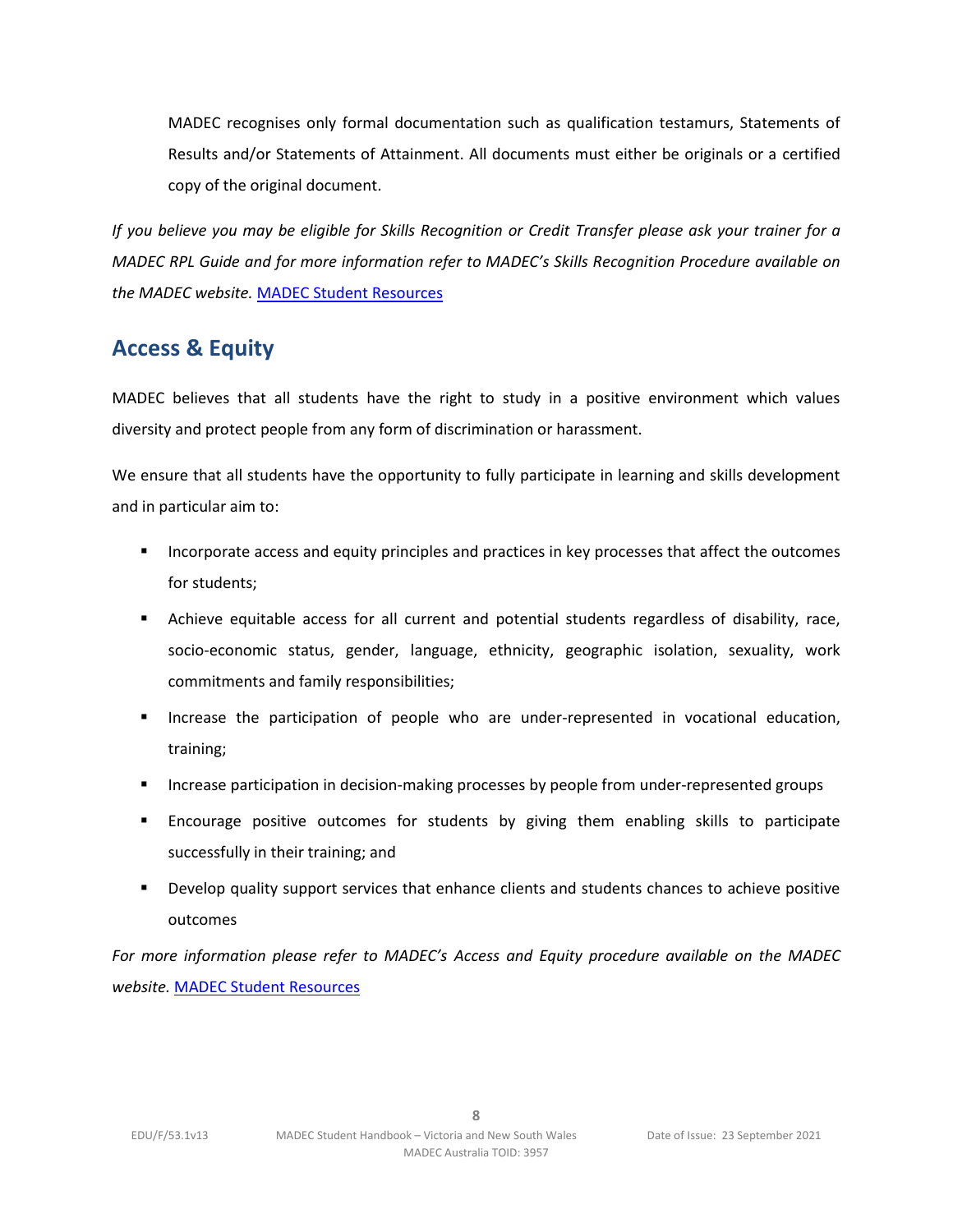# <span id="page-8-0"></span>**Learner Support**

MADEC's Pre-Training Review process will identify if a student requires any additional support needs to assist them through their qualification. If any additional support needs are identified a Learning Support Plan will be completed and put in place for the student.

# <span id="page-8-1"></span>**Code of Conduct**

For Training and Assessment Services, and Issuance of Nationally Recognised Qualifications

This code of practice describes how MADEC Australia;

- Provides you with quality training and assessment services and
- **•** Complies with the Australian Quality Framework, the Standards for Registered Training Organisations and the guidelines for Registered Training Organisations
- The Code of Conduct procedure applies to all MADEC students at all sites and includes offsite activities.

Students have the right to;

- Be treated by others with dignity and respect;
- Be free from bullying or harassment;
- Receive fair and equitable assessment;
- Receive services without discrimination;
- Complain without fear of recrimination; and
- Feel safe and welcome.

Students must not behave in a manner which is dangerous, discriminatory, offensive or disruptive to normal site activities or which is likely to negatively affect the reputation of MADEC.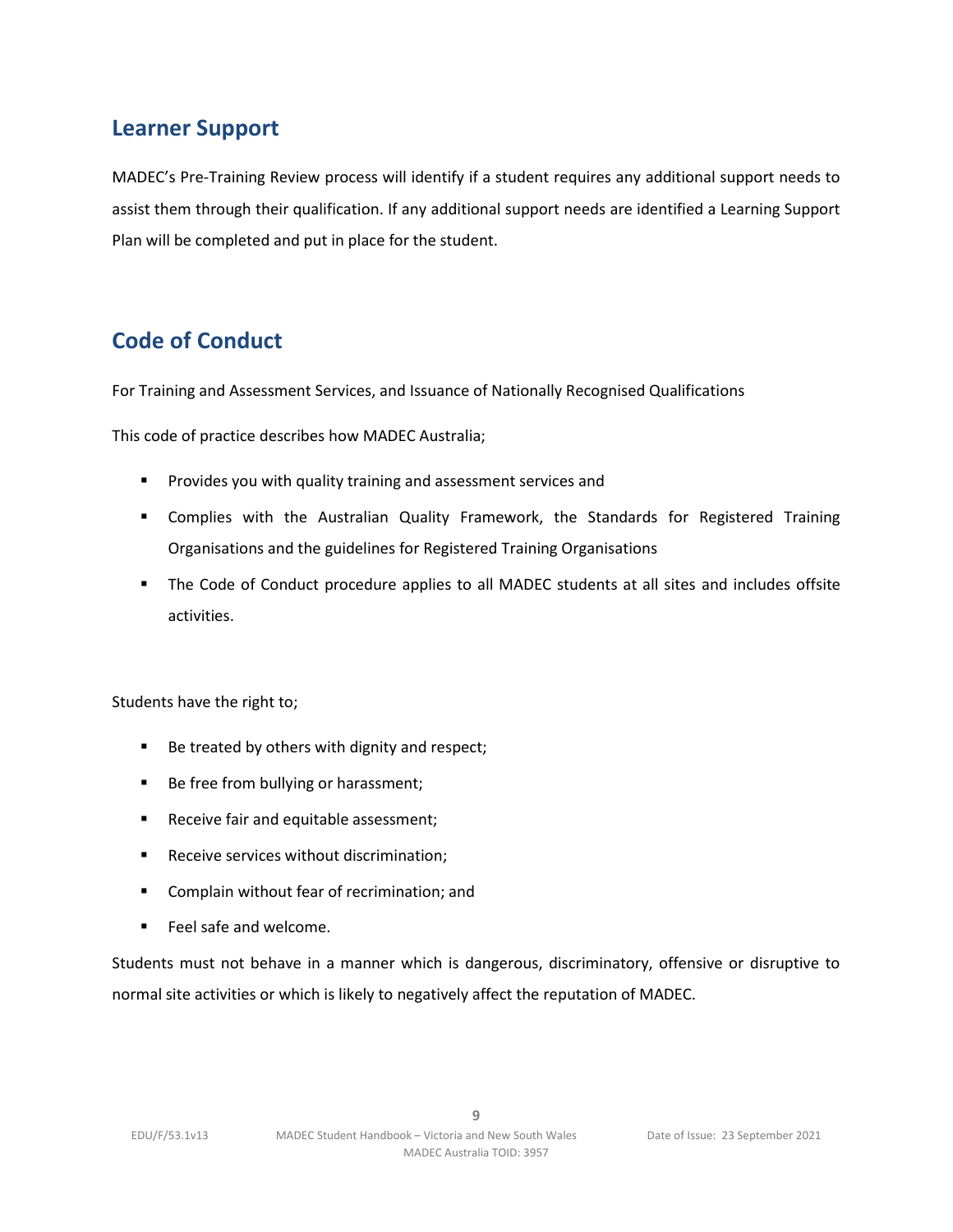Alcohol and/or drugs must not be consumed or administered in MADEC buildings or in external training venues. Any offence will result in students being permanently removed and barred from all classes and police action initiated if applicable.

Students must not behave in a manner which detracts from the learning, safety and wellbeing of other students and staff.

Assaults, threats of assault, intimidation or inappropriate language against fellow students or staff will not be tolerated. Any offence will result in students being permanently removed and barred from all classes and police action initiated if applicable.

A member of staff may in respect to any misconduct during a class ask the student to remove themselves for the rest of the day while a decision is made to what disciplinary action should be taken if any.

MADEC policy is that students who disrupt the learning of other students can (and may) be asked to leave.

*For more information refer to MADEC's Student Code of Conduct.* [MADEC Student Resources](https://www.madec.edu.au/education-training/student-info-resources-2/)

# <span id="page-9-0"></span>**Privacy Policy**

To ensure that only personal information is collected that is reasonably necessary for the primary purpose of delivering Employment, Community, Education and Training Services and is managed in accordance with relevant Privacy Acts, Regulations and Guidelines.

In order to provide the best service possible MADEC will only collect personal information if the information is reasonably necessary for, or directly related to one or more service functions.

MADEC will not disclose your personal information to a third party without your consent other than those that the organisation is mandated to disclose.

Clients are encouraged to help us keep your personal information accurate, complete, up-to-date and relevant by contacting us and informing us of any changes to their details.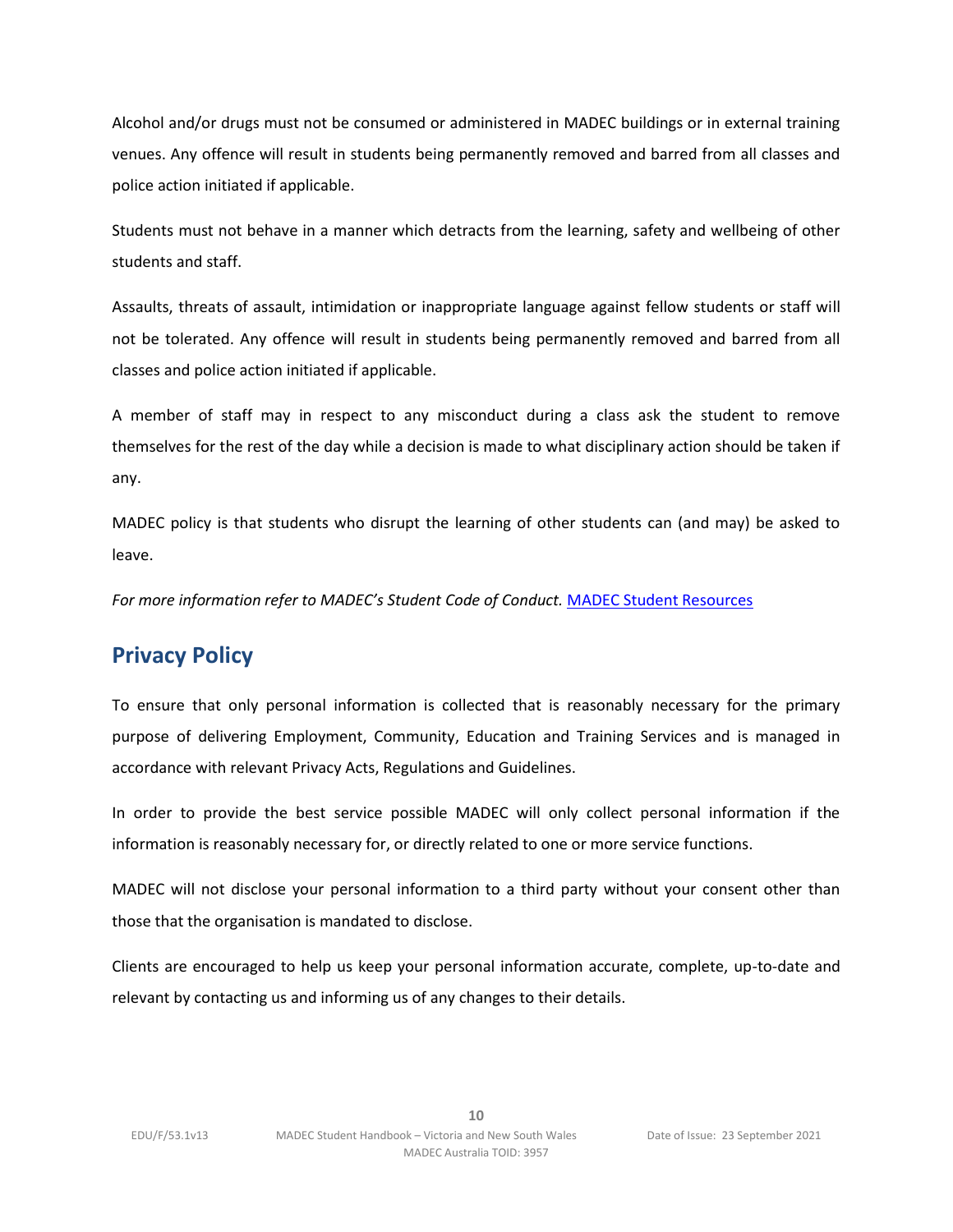Information is protected from misuse, interference, loss, unauthorised access, modification or disclosure. Information stored in electronic medians are protected by individual password access and access is only given to those staff who require access to deliver a particular service.

The client will be provided with the opportunity to access the personal information we hold and where appropriate, clients may be able to correct that information if it is deemed to be incorrect or misleading. Contact your local office if your require access.

MADEC will not collect personal 'sensitive' information unless the individual consents to the collection of the information and it is reasonably necessary for delivery of one or more services.

The full MADEC Privacy Policy can be provided from any MADEC office or available on the MADEC website. [MADEC Student Resources](https://www.madec.edu.au/education-training/student-info-resources-2/)

# <span id="page-10-0"></span>**Materials and or Equipment the Student Requires for the Course**

You will be notified upon enrolment of any materials, resources or equipment you will be required to hold in order to complete your course. This may include, but is not limited to; a personal computer and internet access.

# **Withdrawals and Refunds**

You will be provided with information prior to commencement on the Withdrawal and Refund Procedure and can view our procedure on the MADEC website: [MADEC Student Resources](https://www.madec.edu.au/education-training/student-info-resources-2/)

All enrolment transfer and withdrawal requests must be received in writing at least seven (7) days prior to the commencement of a Training Course.

Where a student initiates a withdrawal within 1 week of course commencement and returns any text books issued in suitable condition, a full refund of fees will be provided less a resource fee of \$75. If text books are found to be in unsuitable condition and/or disrepair an additional charge of \$100 will be payable.

Where a student withdraws after commencement, MADEC will retain all fees except unused materials fee.

Students may choose to withdraw themselves from a program at any time.

The withdrawal of a student from a program may be MADEC initiated.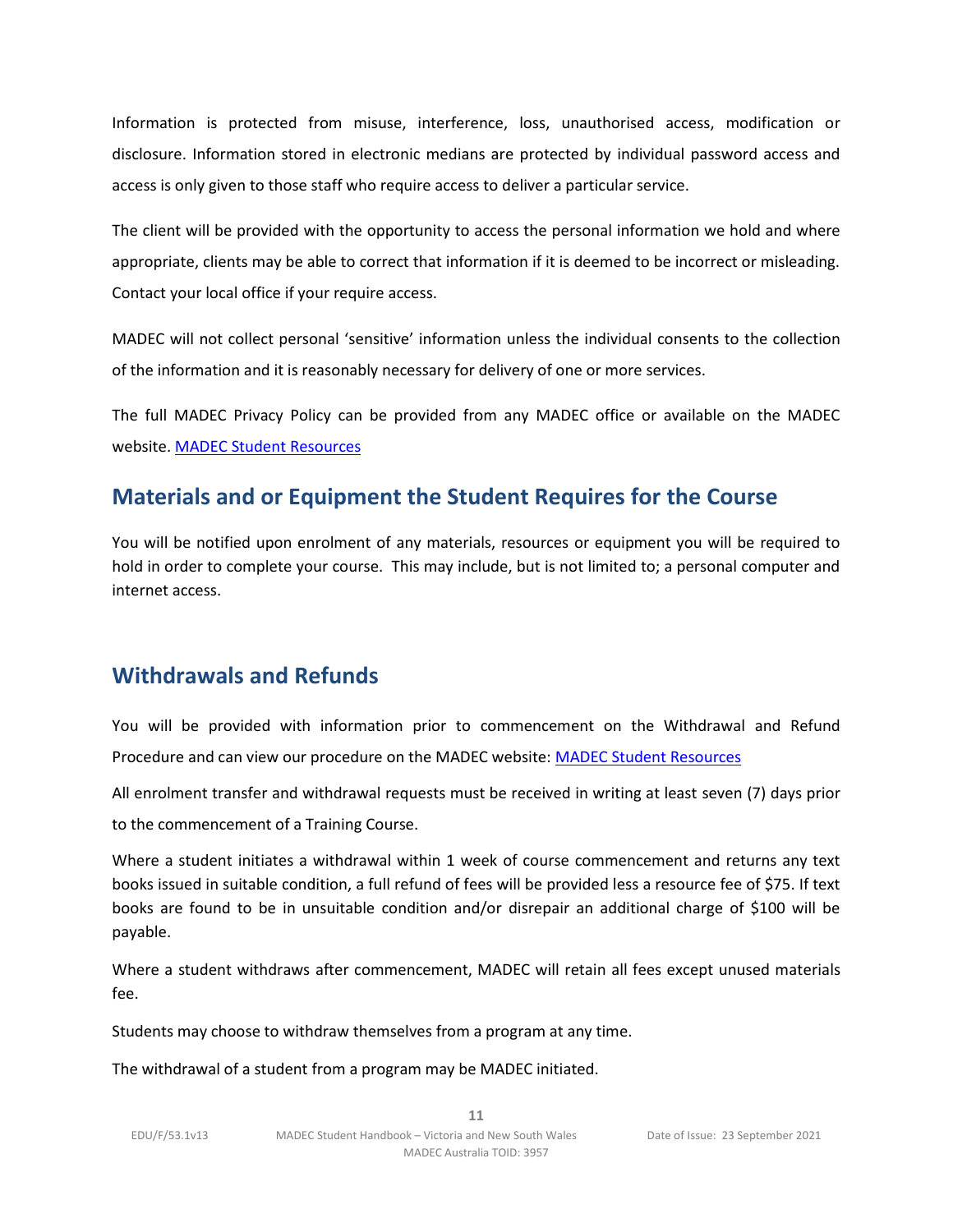A refund is subject to eligibility and the return of any property or material belonging to MADEC, which may be in the student's possession.

Outstanding liabilities to MADEC including non-payment of any fee will be deducted from the refund due and the remaining balance paid to the student, organisation or third party who originally paid.

The Community College Site Manager or Training Administration Manager will be responsible for assessing and processing refunds based on the refund criteria.

A minimum of ten days is required to process a refund application.

*For more information please refer to the Withdrawal & Refund Procedure on the MADEC website.* [MADEC Student Resources](https://www.madec.edu.au/education-training/student-info-resources-2/)

# <span id="page-11-0"></span>**Student Feedback**

You will be asked to provide us with feedback at the end of your course. We appreciate the feedback provided to us by students as it enables us to continuously review and improve the services and products we offer to students.

Feedback Forms are available from MADEC Reception and can be completed and given to any MADEC staff member, placed in any Suggestion Box at any MADEC site or posted to the address on the form.

Feedback can also be entered into the feedback section on the MADEC website. <https://www.madec.edu.au/contact-us/>

## <span id="page-11-1"></span>**Grievances and Appeals**

Students can make a formal complaint about the delivery of any training or administrative service offered by MADEC via our Evaluation Forms, Feedback Forms or via the MADEC website.

MADEC ensures that participants and clients have access to a fair and equitable process for dealing with grievances and provides an avenue for participants to appeal against decisions that affect the participants' progress.

We will make every effort to resolve participants'/clients' grievances without the need to lodge a formal appeal or grievance.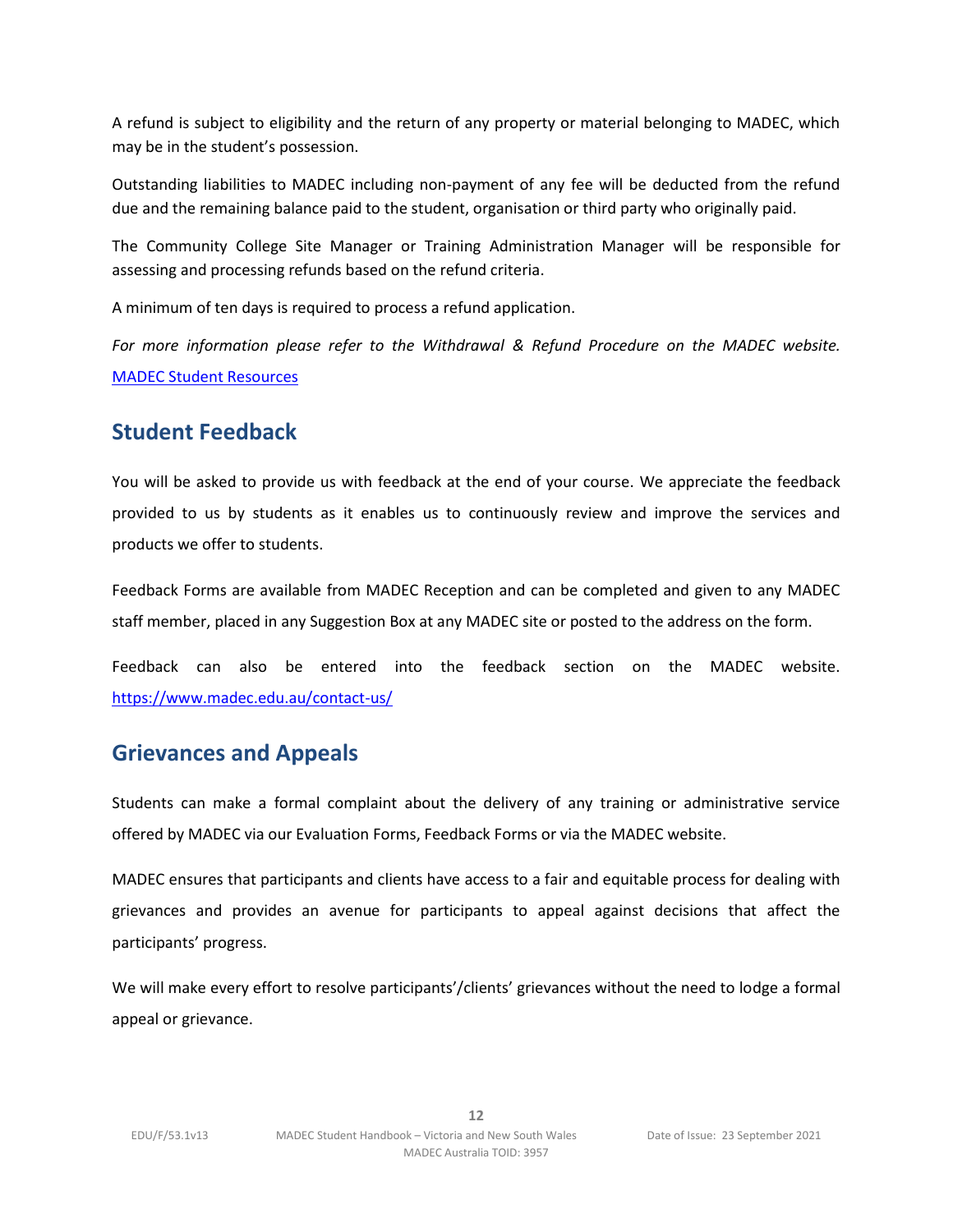Grievances are initially handled within the local area responsible for the service or process about which the complaint is being made. If students remain dissatisfied with the outcome of attempts at local resolution, they may make an appeal to the National Training Manager.

Should you wish to lodge a formal grievance or appeal, it should be addressed to:

National Training Manager, MADEC Australia, 111 Beach Road, Christies Beach 5165

MADEC treats the complaints it receives seriously, and ensures that the processes involved are clear, prompt, confidential, and fair to all parties to ensure we reach a mutually acceptable resolution.

Where a grievance cannot be resolved to your satisfaction by MADEC, please contact The National Training Complaints Hotline (www.education.gov.au/NTCH). Complaints to the Australian Skills Quality Authority (ASQA) (www.asqa.gov.au) should only be lodged after all other processes have been followed.

## What happens after the complaint is received?

On receipt of a written complaint, the local Manager will investigate and consider most appropriate method of resolution. The Manager will acknowledge your complaint in writing, advising you of the name of your contact and the process that is to be followed. Appropriate methods could involve relevant State or Federal Awards, State/Territory authorities in accordance with the law, discrimination, or equal opportunity matters.

## Can I bypass the internal complaints process?

Students are required to lodge the complaint directly with the training provider (MADEC) in the first instance and follow our internal complaints process.

However, if you are still not happy and/or you don't feel that the complaint has been appropriately addressed you can register your complaint though *The National Training Complaints Hotline (www.education.gov.au/NTCH).*

You should only submit a complaint to The National Training Complaints Hotline if:

- you have made a complaint directly to MADEC, and
- you have received a response which does not resolve your issue, and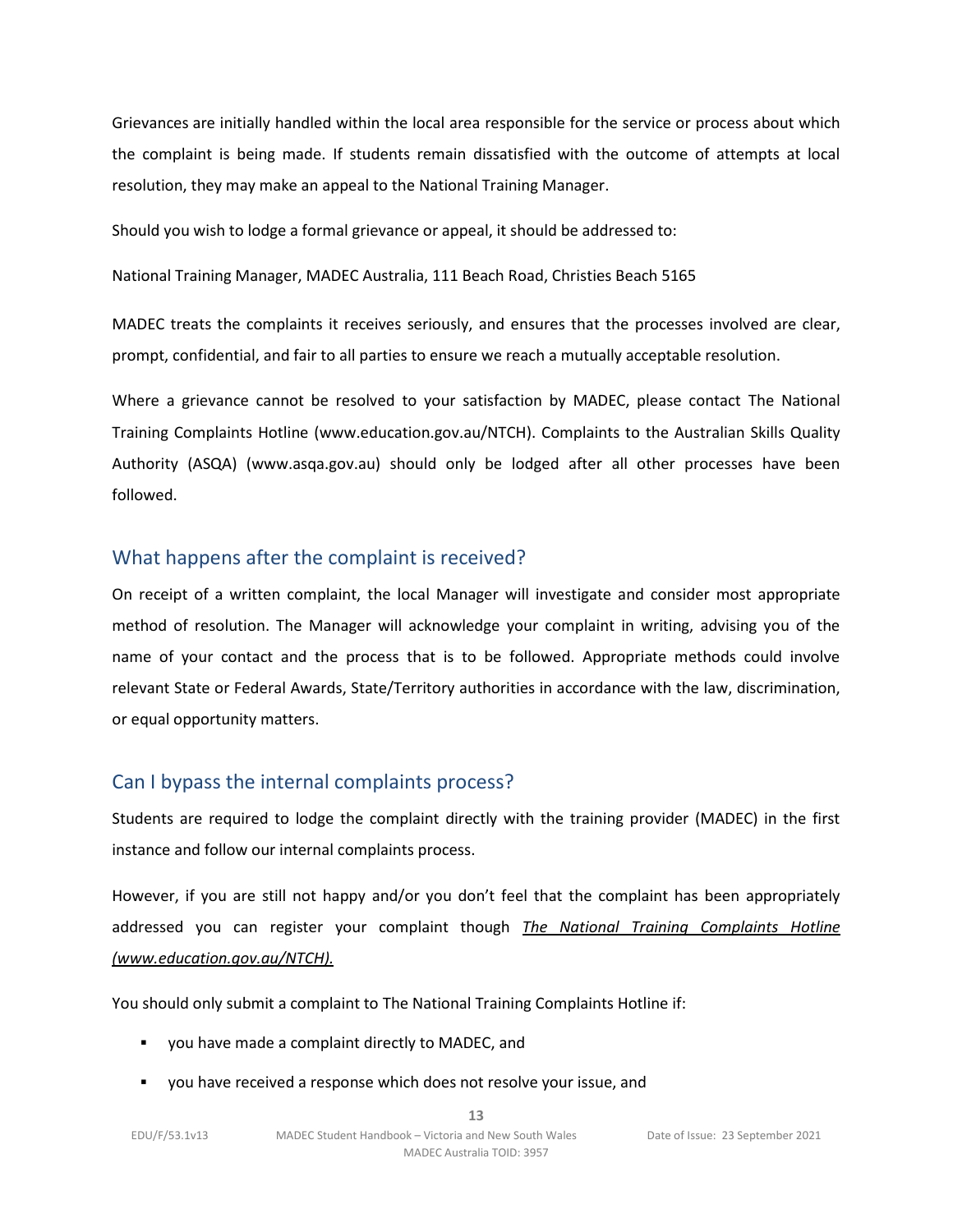▪ you have requested an independent review of your complaint and your issue is still not resolved.

For further information please refer to MADEC Suggestion and Complaints Procedure located on our website[: MADEC Student Resources](https://www.madec.edu.au/education-training/student-info-resources-2/)

## <span id="page-13-0"></span>**Enrolment**

## Pre-Training Review

Student eligibility is determined by our Pre-Training Review process.

All prospective students who apply to undertake a course at MADEC are required to participate in a Pre-Training Review Interview and an online Language Literacy and Numeracy up front assessment of needs

The purpose of the pre-training review is to:

- **■** Identify the most appropriate course(s) for the prospective student to undertake  $-$  taking into account minimum course entry requirements, career and personal goals and preferred learning style(s).
- **■** Inform the student of the funding options available to them, ensuring they understand how each funding program works and what their financial contribution will be.
- **■** Identify areas of competency previously acquired to ensure all eligible students are offered Recognition of Prior Learning and Credit Transfer before commencement of structured training.
- Determine if the student will require additional support either due to personal circumstances or low literacy and numeracy levels.

*For more information refer to MADEC's Pre-Training Review procedure available on the MADEC website.*  **[MADEC Student Resources](https://www.madec.edu.au/education-training/student-info-resources-2/)**

## Enrolment Forms

After course information has been provided and we have conducted the LLN Pre-Training Review you will receive all the enrolment forms documents for completion.

Upon training commencement, you will be given your Training schedule. This will establish the length of time the training is to be delivered, the delivery method, and proposed assessment methods for units. It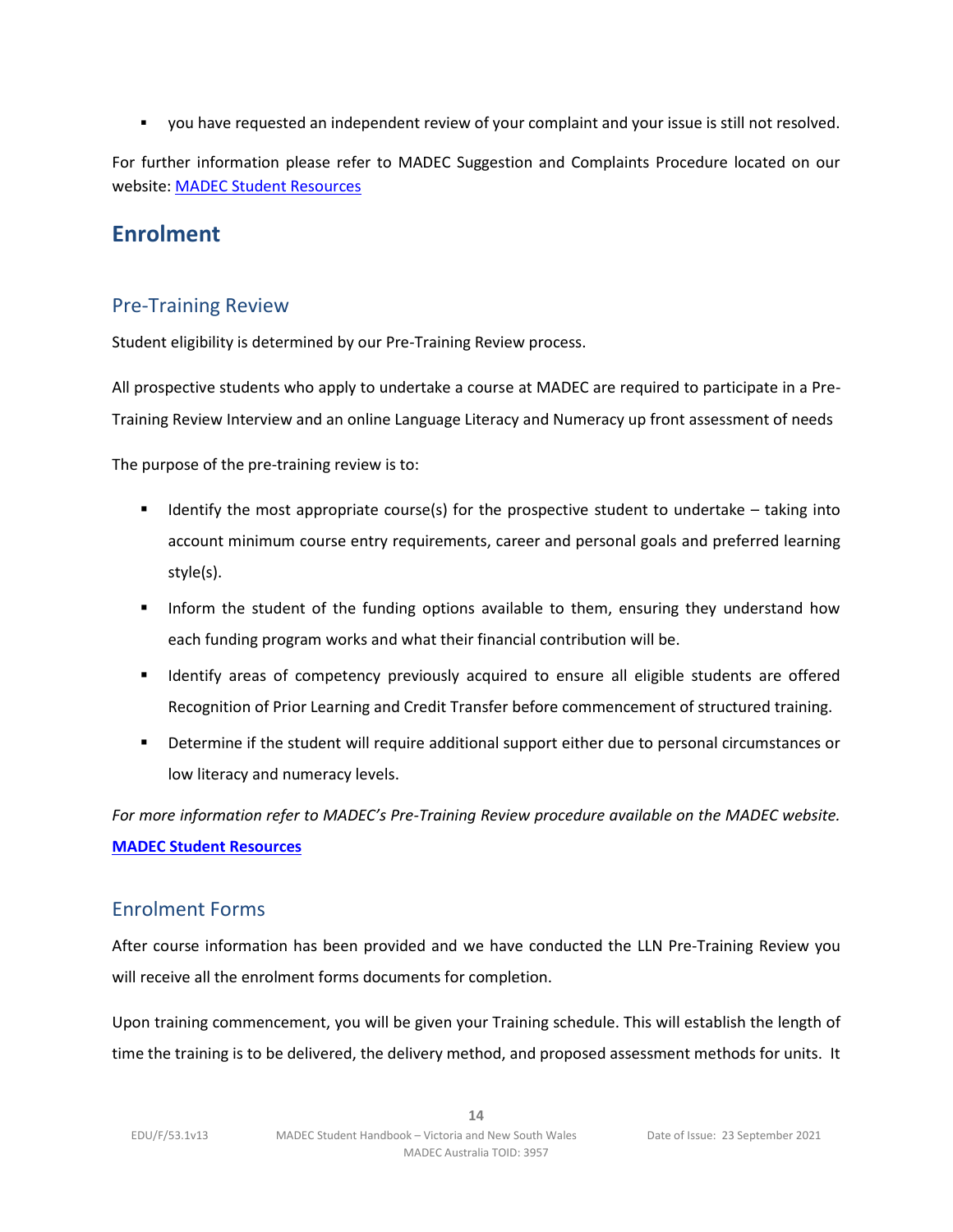will also provide you with a timeframe for each unit. Ensure you read and understand the requirements of the training schedule.

Payment of fees or an approved application for a payment plan must be completed prior to commencement of training.

Please ensure you have read and understand MADEC's withdrawal and refund policy prior to signing.

<span id="page-14-0"></span>You will receive confirmation of your enrolment via email once your enrolment has been processed.

# **Attendance Requirements**

You will be required to attend classes or negotiated appointments as per your Training Schedule. It is expected that all students be punctual. Please note you will need to provide Medical certificates for regular absences.

If, after an absence of two class sessions, you have failed to contact MADEC (either directly or indirectly), you will be contacted to find out whether you intend to continue your program.

If you fail to actively engage in training for a period of longer than 2 weeks (without notification) you will be sent an 'Intent to Withdraw' letter. At this point if you cannot provide MADEC with a good reason for your absence, or provide evidence of progression of your course, you will be withdrawn from the training program.

## **Sign-in**

All MADEC Australia students and visitors attending the MADEC site have a requirement to sign in each and every time they enter. The sign in folder for visitors is located in the Admin office. The sign in register/class roll for all students will be located within your classroom.

## **Access**

For your own safety and security, you are not permitted to be on MADEC grounds before 8:30am or remain after 4.30pm unless accompanied by a MADEC staff member.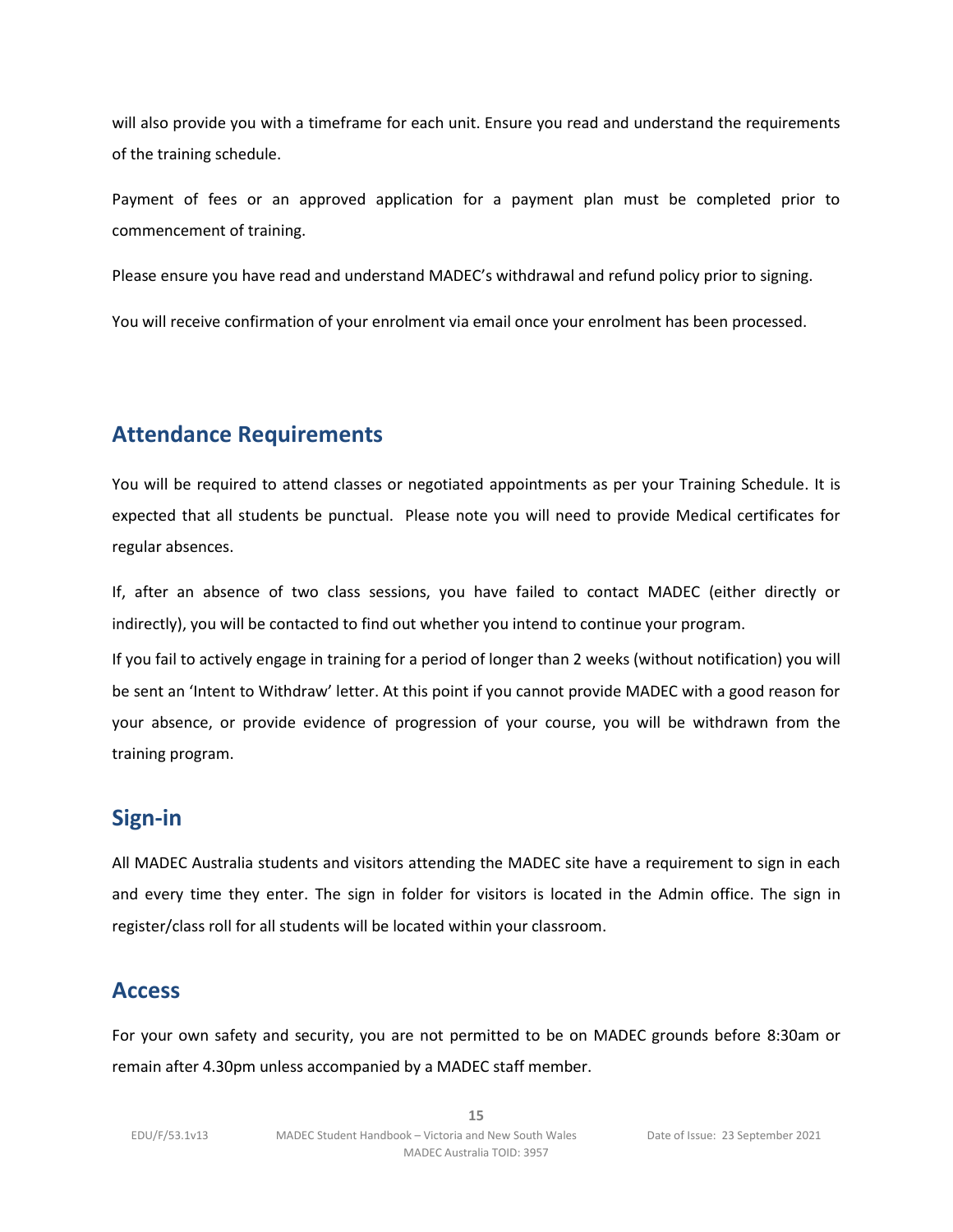## <span id="page-15-0"></span>**Assessment**

MADEC Australia are responsible for the quality of the training and assessment in compliance with AQTF Standards for Registered Training Organisation (RTO's 2015).

Your completed assessment tasks will provide evidence for your assessor to determine whether participants have successfully performed and satisfied all of the requirements to achieve competency.

Before starting your assessment, carefully read the assessment instructions and think about what you are being asked to do. Each assessment task includes clear and explicit instructions detailing how you are to complete the task, and what evidence must be submitted to be successful.

Consider the key words asked of you in your assessment task or question before going ahead. For example:

- List simply bullet point a list of responses that refer to the question asked
- Explain make (an idea or situation) clear to someone by describing it in more detail or revealing relevant facts. Giving a detailed explanation in your own words of a topic or concept
- Describe is asking for you to give a detailed account of a situation and provide a description of facts, processes or events
- **EX** Define state or describe exactly the nature, scope, or meaning of a term or concept
- Why provide a reason or explanation
- What asking for information specifying something
- Where in or to what place or position
- Who what or which person or people
- $\blacksquare$  How in what way or manner; by what means

## How do I demonstrate competency?

The assessment outcomes for a competency based course are **Competent** when the student can demonstrate competency in all learning outcomes, and **Not Yet Competent** when the student has not yet demonstrated competency in all learning outcomes.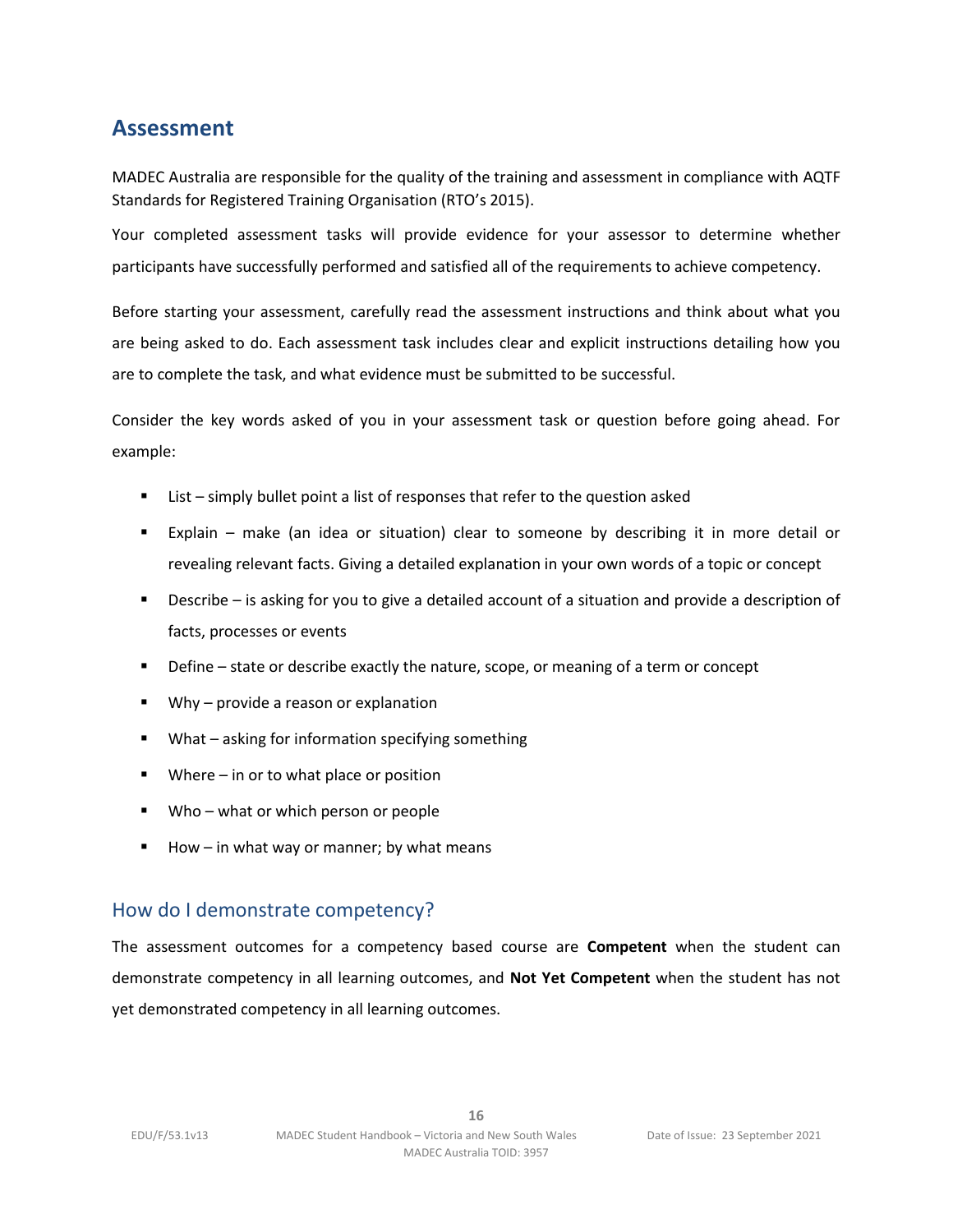If you are completing a qualification that requires a work placement you will receive a **Continuing** result and **Competent** once you have successfully completed the work placement requirements which make up the practical component of your assessment for that unit.

You are deemed to be **Competent** when all theory and practical assessment tasks have been successfully completed.

## Types of assessment

Depending on the Training Resources you are using assessment will vary, some of the Assessment tasks a may include: knowledge questions, demonstration/observation, projects, activities, case studies, selfassessment, simulations/ third party reports (practical placement) or portfolio of evidence

You are required to complete assessment tasks as directed by your trainer and/or outlined in your Training Schedule and ensure they are handed to your trainer for marking on time.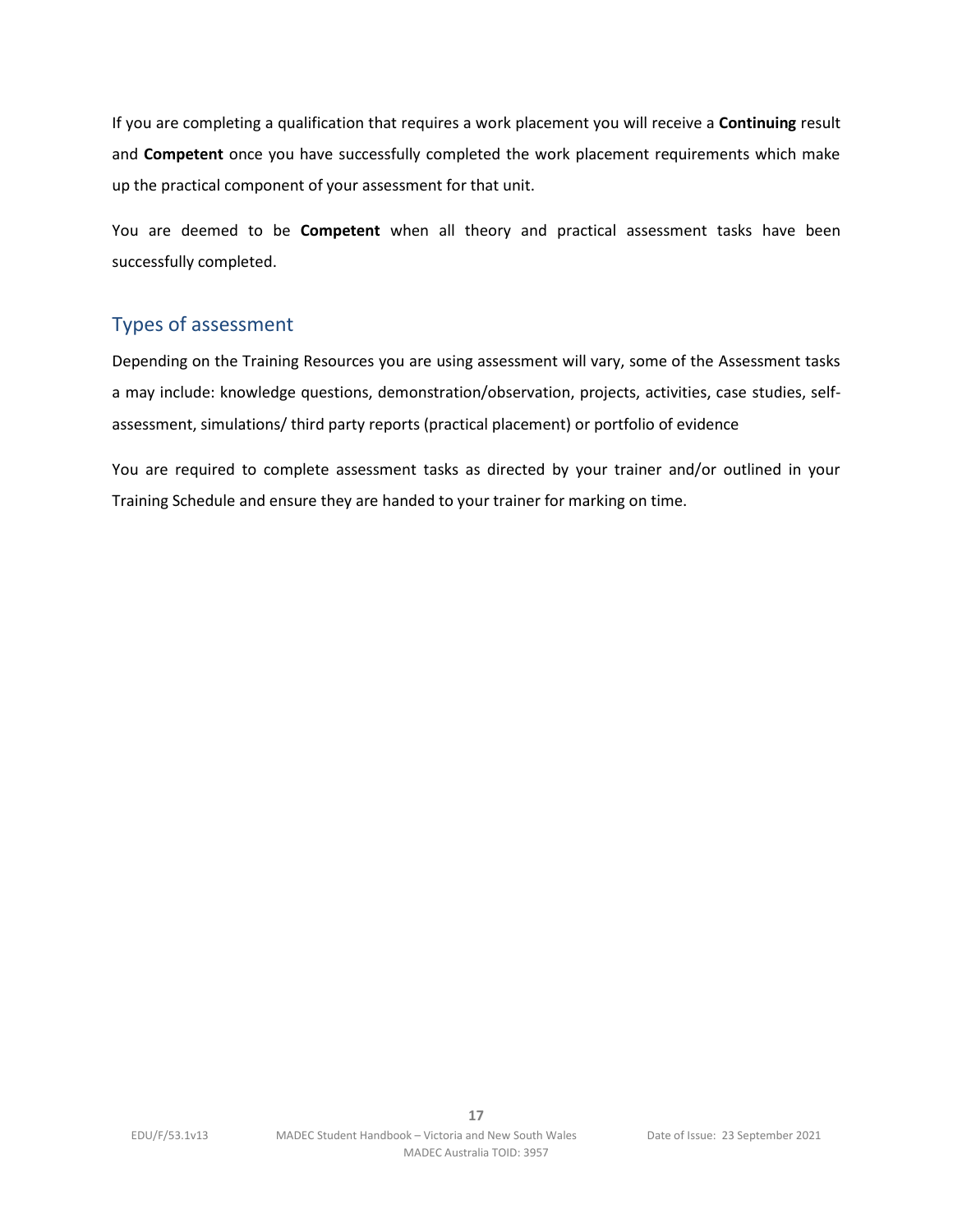## Where do I find the information required to complete the assessments?

Assessments are open book, so you may refer to your workbook or any other materials at any time whilst you are completing the assessment.

Additionally, responses to assessment activities might be drawn from:

- Knowledge gained in your training
- Additional reading and research both within and outside the workplace
- Practical workplace experience
- Personal experience

## Assessment timeframes

On enrolment to your course you will receive a Training Schedule which will outline the unit delivery dates and due dates for assessments. Your Trainer will also provide you with information regarding assessment timeframes and expectations.

If you are taking part in a classroom based assessment – your trainer will provide you allocated time to complete your assessment in class.

## Assessment extensions

If unforeseen circumstances arise and you can't complete an assessment by its due date you are required to request an extension from your trainer. Extensions up to of a maximum 4 weeks may be granted. If you are unable to hand in your unit by the due date and fail to contact your trainer within 4 weeks of a due date a notice of "Intent to Withdraw" will be sent to you.

## Assessment submission requirements (evidence of participation)

Unless specifically directed by your trainer, you are required to complete ALL Assessment Tasks before submitting to your trainer. You will need to submit work with an attached assessment cover sheet provided by your trainer.

If there are extended periods of non-submission of work without an appropriate reason and accompanying evidence, you will be withdrawn from the qualification/course. Students are encouraged to discuss with their trainer any difficulties with the proposed assessment.

**18**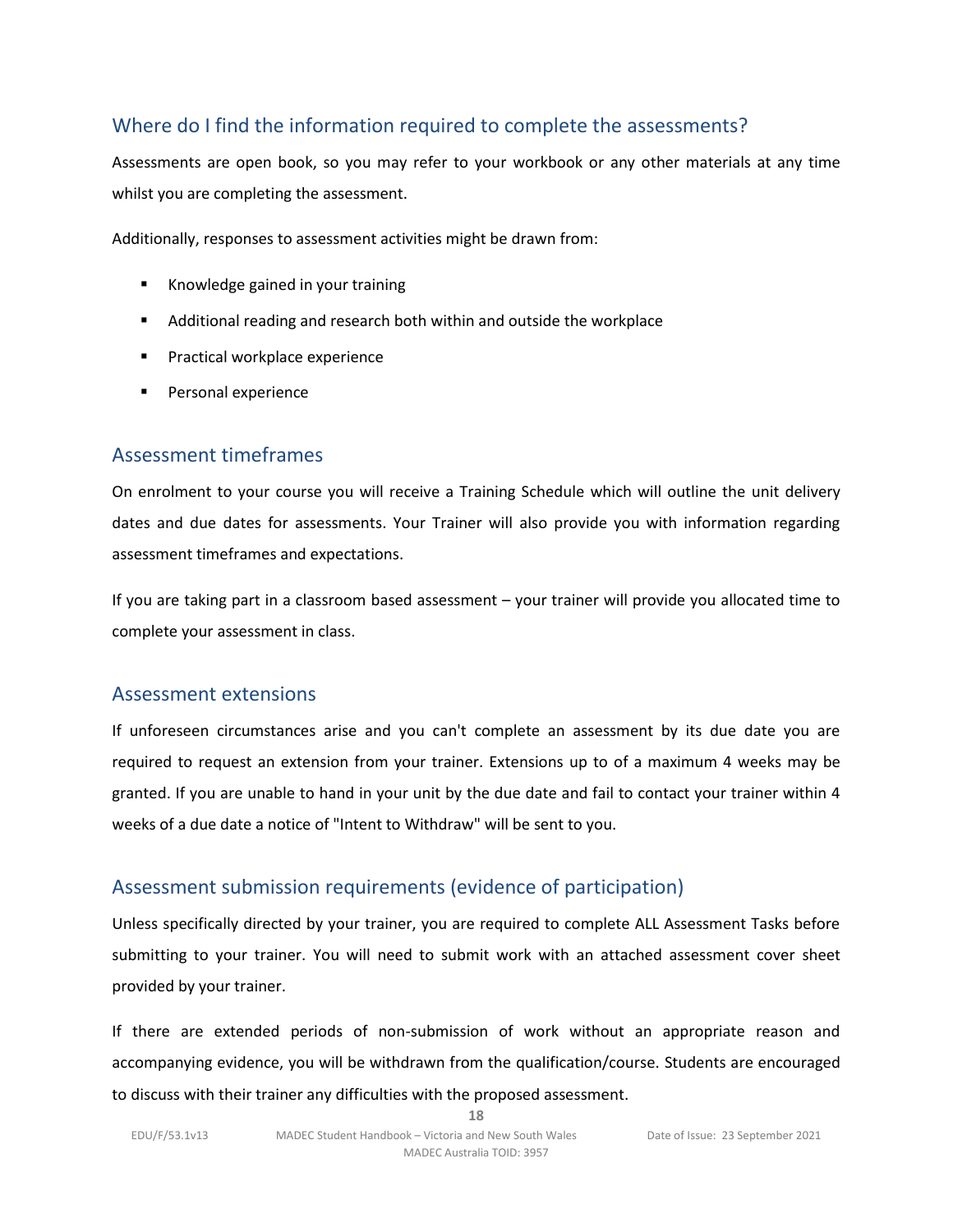It is a requirement that you take a copy of your assessment for your files before handing the original to your trainer. Please ensure you hand, email or send your assessment directly to your trainer or put in the inbox provided.

Online students are required to submit their assessments via the online portal.

Following assessment, students will be provided with feedback on their performance. If a student is not satisfied with the outcome of their assessment they may appeal in writing in the first instance to their trainer and if still unsatisfied to the National Training Manager.

## Plagiarism

Plagiarism, either intentional or unintentional is a practice that is not condoned or accepted by MADEC.

You are required to submit your own work and to sign a statement that the completed assessment contains no material that has been written by another person, except where due reference is made.

If the statement is found to be false, you will be subject to action by MADEC, which may lead to termination of your enrolment or the withdrawal of a Statement of Attainment or qualification.

Referencing information is provided in your Qualification Student Course Guide.

## Assessment re-submission

If you are found to be **Not Yet Competent**, your assessor will provide you with feedback either orally or in writing. Your assessor will identify additional training needs and where appropriate, provide training to address any skill gaps identified in the assessment process.

You will be provided 2 further opportunities to submit your assessment to your trainer. If you are not able to able to demonstrate competency after your resubmission, there will be a conversation with your trainer about your capability to demonstrate competency and whether another resubmission will be permitted or a final mark of **Not Yet Competent** will be made for the unit.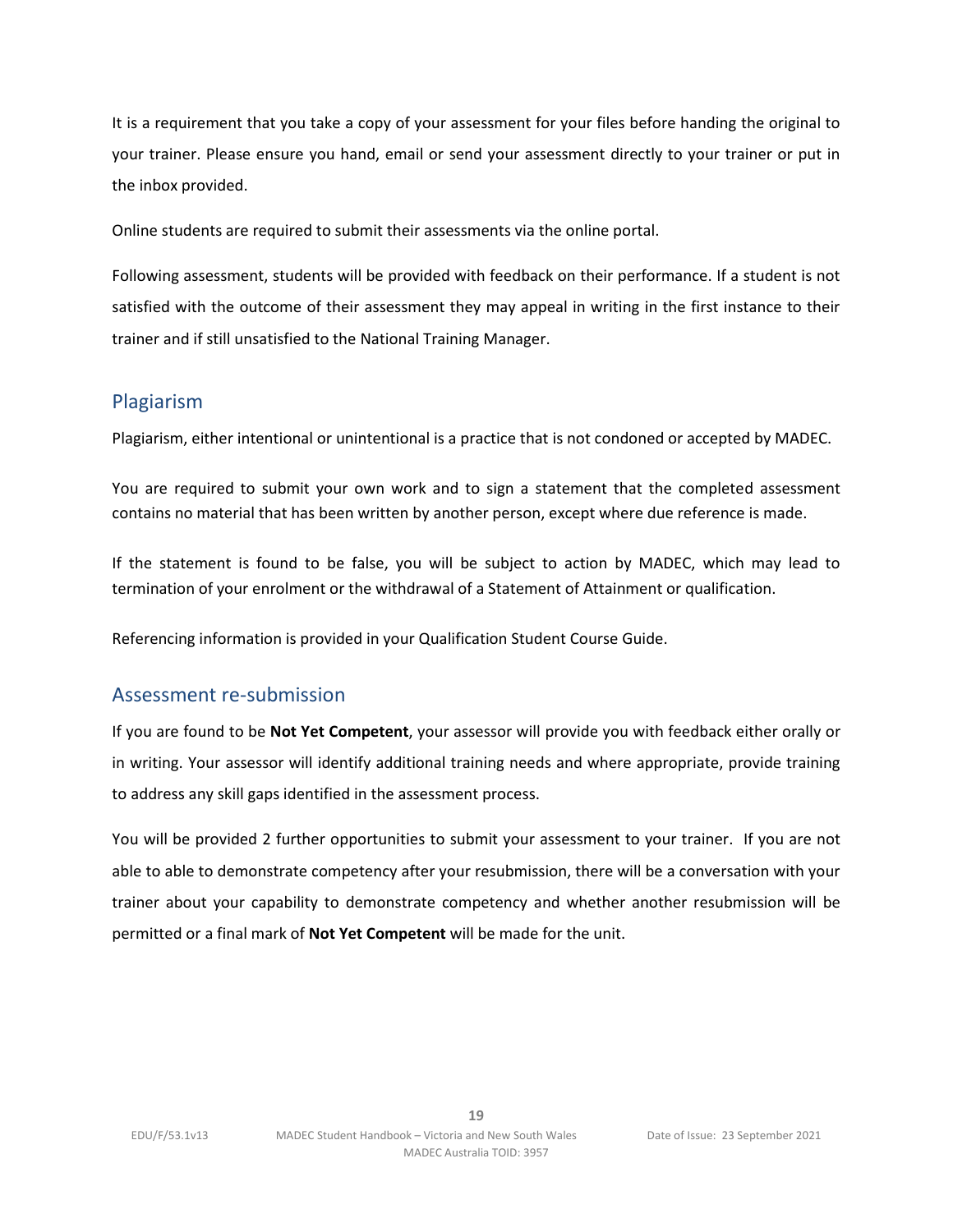## Assessment Appeals

Students shall be provided with the opportunity to review and to question their;

- **■** Assessment methods and procedures by which a student's progress and performance is measured
- Denied or incorrect enrolment
- Denied or incorrect placement
- Denied recognition of prior learning application
- Fees, charges, levies, or refund
- **■** Training and academic status
- Unsuccessful admission or selection to a new course.

All parties to an assessment appeal should have the opportunity to present their case formally and have it considered.

The National Training Manager will attempt to resolve the assessment appeal and respond to the student concerned within two working days in writing describing the steps taken to correct the problem.

*For more information refer to MADEC's Student Assessment Appeals procedure available on the MADEC website.* [MADEC Student Resources](https://www.madec.edu.au/education-training/student-info-resources-2/)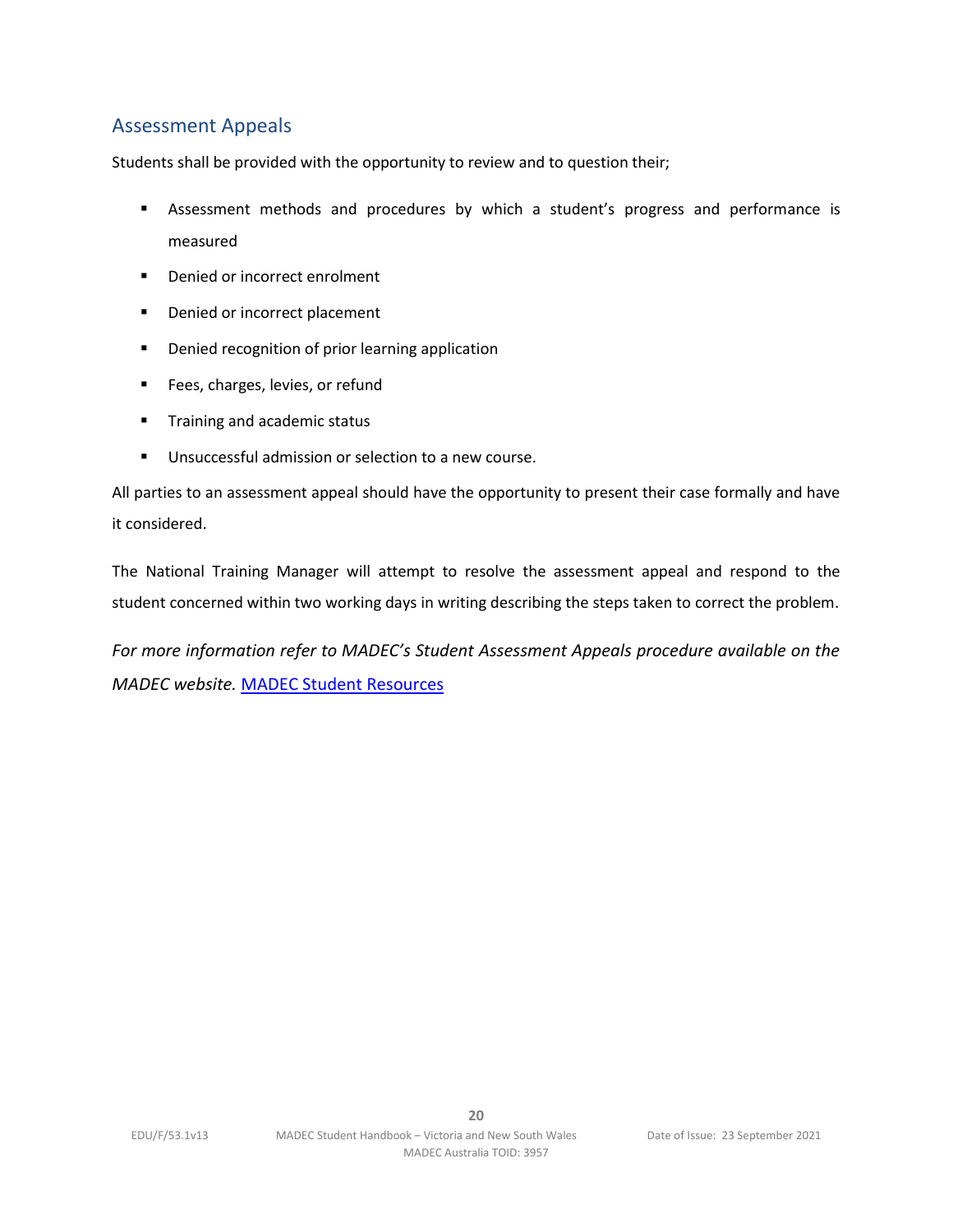# <span id="page-20-0"></span>**Work Placement**

Work Placement hours are required to be completed in full for the following MADEC qualifications:

| <b>Qualification Code</b> | <b>Qualification Name</b>                             | <b>Hours</b><br>required<br>be<br>to |
|---------------------------|-------------------------------------------------------|--------------------------------------|
|                           |                                                       | completed in an approved             |
|                           |                                                       | service                              |
|                           |                                                       |                                      |
| CHC22015                  | Certificate II in Community Services                  | Up to 40 hours *depending on         |
|                           |                                                       | the stream elective units selected   |
| CHC33015                  | Certificate III Individual Support                    | 120 (plus additional 40 hours for    |
|                           |                                                       | dual stream)                         |
| CHC43015                  | Certificate IV in Ageing Support                      | 120                                  |
| CHC43115                  | Certificate IV in Disability                          | 120                                  |
| CHC30113                  | Certificate III in Early Childhood Education and Care | 120                                  |
| CHC50113                  | Diploma of Early Childhood Education and Care         | 240                                  |
| CHC30213                  | Certificate III in Education Support                  | 100                                  |
| SIT20316                  | Certificate II in Hospitality                         | 36                                   |
| SIT30616                  | Certificate III in Hospitality                        | 72                                   |
| SIR30216                  | Certificate III in Retail                             | 72                                   |

Students are required to meet certain requirements prior to placement such as successful clearance with the Working with Children's check, National Police Check or completion of specific training programs such as Responsible Service of Alcohol or First Aid, depending on the course

*For more information and specific placement requirements for each qualification please ask your trainer*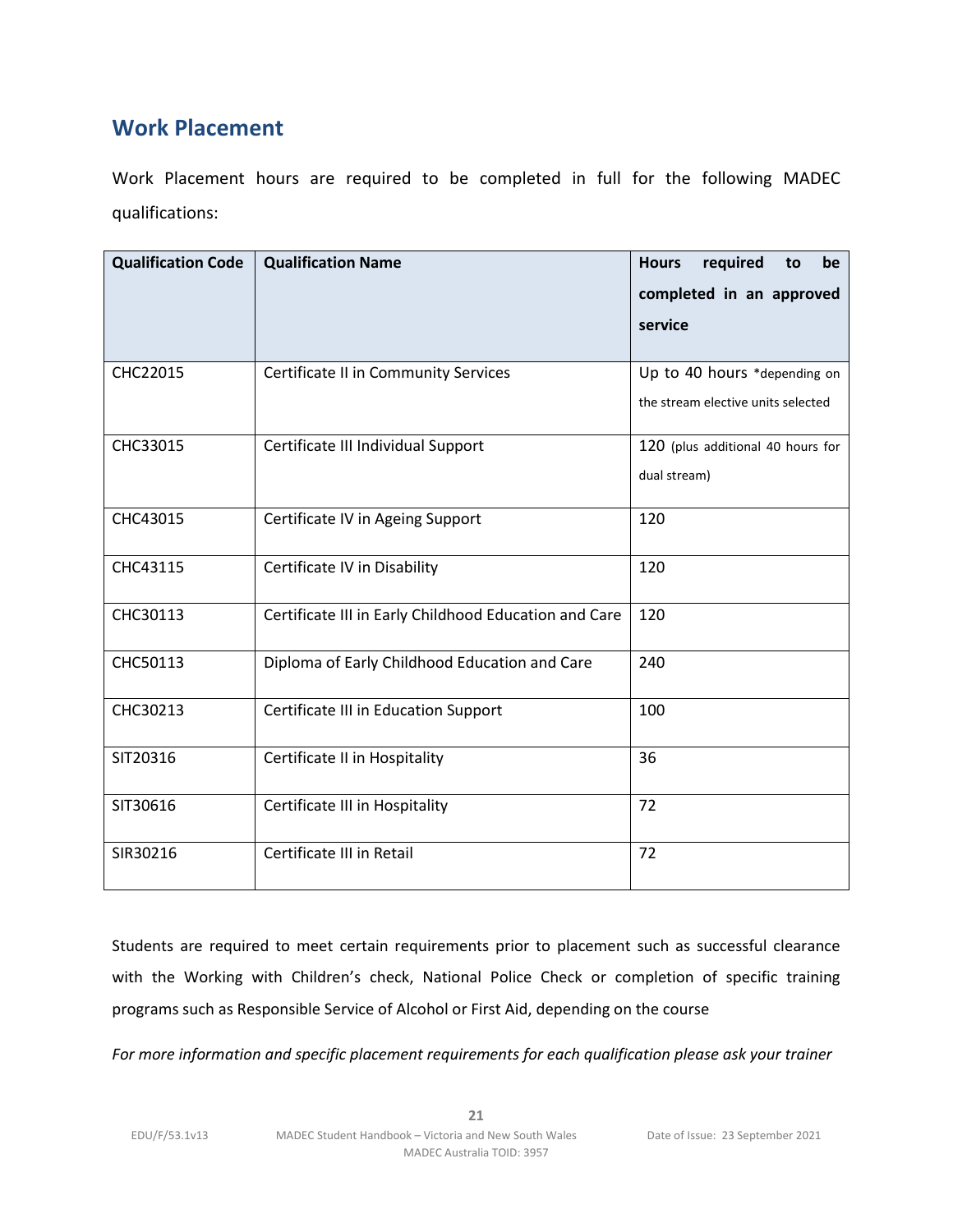# **Certificates and Statement of Attainments**

A Certificate is issued on successful completion of an accredited program and is accompanied by a Statement of Results and issued in line with compliance requirements of the AQF.

MADEC Australia are responsible for the issuance of the AQF [Australian Qualifications Framework] certification documentation

A Statement of Attainment is issued on partial completion of an accredited program.

A Certificate of Participation is issued for non-accredited programs.

Certificates and Statement of Attainments will only be issued if all program fees have been paid in full.

Any requests for a Certificate or Statement of Attainment reprint will cost \$25.00. Please allow 14 days for this to be issued.

<span id="page-21-0"></span>Please note: VICTORIAN RSA certificate reprint enquiries need to be directed to [www.vcglr.vic.gov.au](http://www.vcglr.vic.gov.au/)

# **Legislative Requirements**

MADEC ensures that students and staff have information about and access to relevant Government Legislation that affects their participation in training. Students are encouraged to discuss any matter with the National Training Manager or visit any of the following websites.

MADEC works within Government Legislation, some of which includes:

- Disability Discrimination
- Education Services for Overseas Students
- Education, Training and Reform
- Equal Opportunity
- **•** Freedom of Information
- **Health Records**
- **■** Immigration Education

**22**